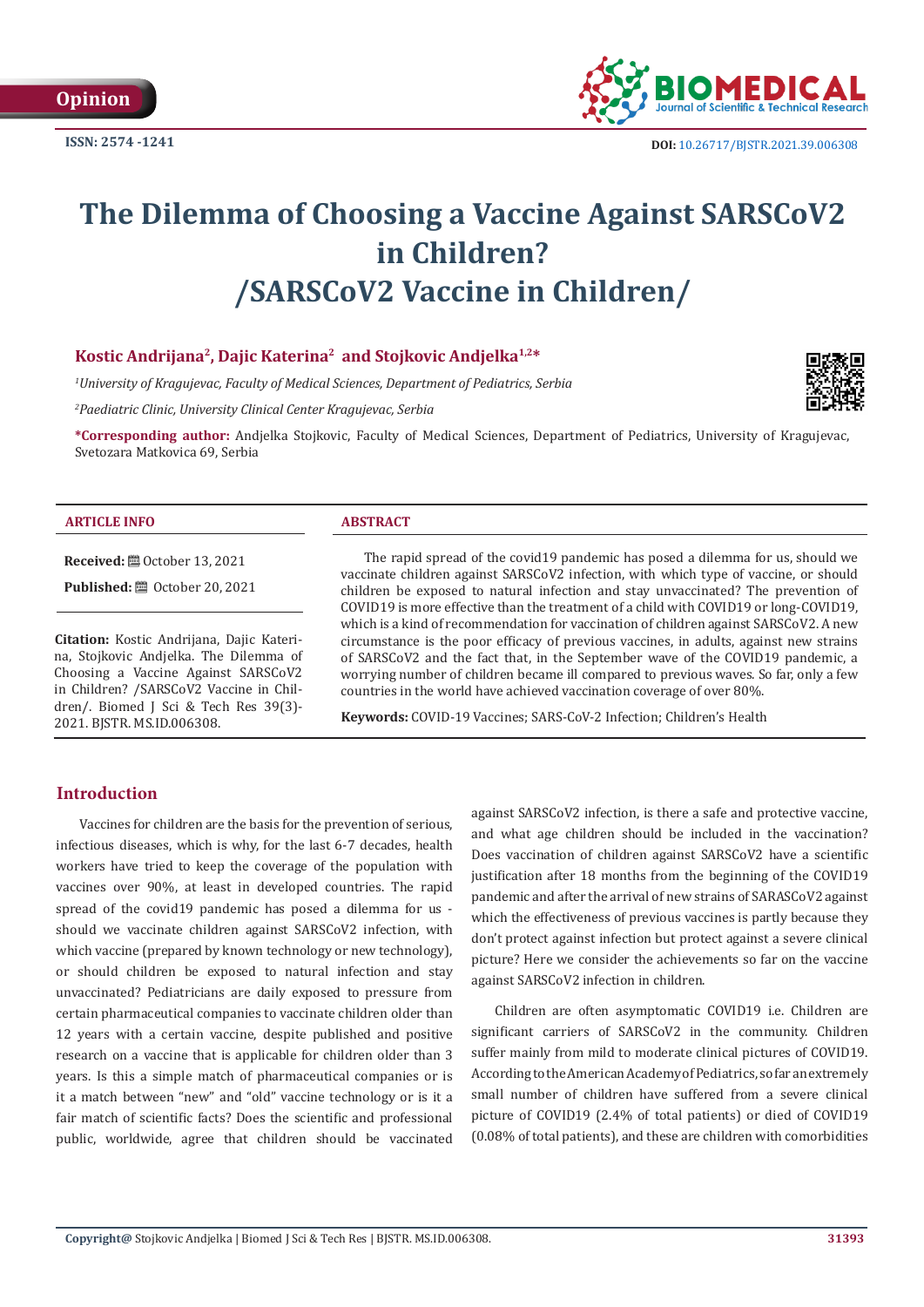(obesity, diabetes, neurological progressive diseases) [1]. However, children often show the long-COVID19 or post-COVID19, and these are predominantly children who were carriers of SARSCoV2 or suffered a mild clinical picture of COVID19. Long-COVID19 or post-COVID19 in children is mainly presented as a severe clinical picture in the form of the multisystem inflammatory syndrome (MISC) or similar-MISC which includes myocardial dysfunction, shock, and severe respiratory failure whose treatment is carried out in the intensive care unit.

Certainly, the prevention of COVID19 is more effective than the treatment of a child with COVID19 or long-COVID19, which is a kind of recommendation for vaccination of children against SARSCoV2. Indeed, there is an indication that children must be vaccinated against SARSCoV2 infection. We have been waiting for the results of research on adults for 18 months and accordingly, it is necessary to check the effectiveness of COVID19 vaccines in the child population, of course with the implementation of ethical principles of clinical research. A new circumstance is the poor efficacy of previous vaccines, in adults, against new strains of SARSCoV2 (delta, mu) and the fact that, in the September wave of the COVID19 pandemic, a worrying number of children became ill (25.7% of the total number of patients) compared to previous waves [1].

The basic two groups of vaccines against SARSCoV2 infection are known and apply according to the technology of vaccine preparation. A total of 13 different vaccines are used worldwide. One group of vaccines was made by the known technology of vaccine production with whole, purified, inactivated SARSCoV2 (manufacturers: Sinopharm, Sinovac Biotech, Bharat Biotech) [2,3]. The second group of vaccines was made with a new vaccine production technology using:

- **1.** mRNA against spike protein proteins (manufacturer: Pfizer BioNTech, Modern), or
- **2.** Recombinant adenovirus as a vector against spike protein viruses (AstraZeneca, Institute of India, Janssen/ Johnson&Johnson, Gamaleya National Center of Epidemiology and Microbiology, CanSinoBiologics), or
- **3.** Recombinant spike protein with a new adjuvant (manufacturer: Novavax) or DNA plasmid [4,5].

The first three mentioned vaccine platforms have passed phase 3 and their effectiveness in the prevention of SARSCoV2 infection in adults has been confirmed, while research in the pediatric population is in the initial stages. Application of the fourth platform, i.e., the DNA vaccine began to be used in September 2021, in India, in adults and children older than 12 years [5], so we do not have data on its real effectiveness. We evaluate each vaccine according to its effectiveness, immunogenicity, and safety. Table 1 shows the basic characteristics of individual vaccines which are recommended for children. The efficacy of the inactivated vaccine against SARSCoV2 ranges from 50 to 83.5% [6]. The efficacy of a vaccine containing mRNA against the spike protein SARSCoV2 ranges from 94.1 to 95% [6]. The efficiency of the so-called "vector" vaccines against SARSCoV2 ranges from 65.7 to 91.6% [6]. The efficacy of a vaccine containing a recombinant spike protein with a new adjuvant is 89.7% [6]. The efficacy of the DNA vaccine, estimated in the laboratory, is 67% but is aimed at suppressing the delta strain of the SARSCoV2 virus [5,6].

To achieve high efficiency and immunogenicity of the vaccine, it is necessary to establish an efficient and known mechanism of immunization with phagocytosis using antigen-presenting or dendritic cells that activate T-lymphocytes, which will consequently activate B-lymphocytes, thus achieving cellular and humoral immune response. The second dose of the vaccine enhances and prolongs immunity against SARSCoV2 in terms of an increase in IgG antibody titer to the spike protein SARSCoV2 (S1-RBD) with neutralizing capacity, to a lesser extent to the N-protein SARSCoV2, as well as an increase in INF-gamma secretion after recognition of SARSCoV2 antigen, primarily CD4 lymphocytes and a lesser extent CD8 lymphocytes. Since the time of Pasteur, we have been considering the effectiveness of an inactivated ("dead") vaccine, that contains the entire infectious agent and conjugate vaccine that contains parts instead of the whole live virus. For example, pertussis vaccination coverage is 86% after 3 doses of vaccine (primarily whole-cell vaccine), which provided a low rate of pertussis in children [7]. It is this efficacy of the pertussis vaccine that can be compared with the efficacy of the inactivated SARSCoV2 vaccine [2,3]. Vaccines that use mRNA or DNA provide human cells with genetic information for an important part of SARSCoV2 against which the immune response is elicited. Vector vaccines transmit genetic information, through another virus for part of SARSCoV2, to human cells that produce a viral protein and elicit an immune response. Protein subunit vaccines produce proteins from viruses so that the human immune system learns to attack them.

Immunogenicity in previous studies was estimated as the percentage of seroconversion, i.e. Increase in the titer of neutral antibodies to SARS-CoV-2 after 28 days of vaccine administration. It is still not specified which antibody titer prevents infection or why there is a quantitative but not qualitative increase in anti-SARS-CoV antibodies after vaccination nor which CD4/CD8 lymphocyte ratio protects against SARSCoV2 infection nor how long post vaccination immunity lasts? The seroconversion achieved by the inactivated SARSCoV2 vaccine found in two independent studies in children was approximately the same: 96.8-100% according to the vaccine dose (1.5 and 3.0 mcg, respectively) compared to 100% after 56 days of the first dose, regardless of whether the dose was 4 mcg or 8 mcg and regardless of age group (3-5 years, 6-12 years, 13- 17 years) [2, 3]. In school-age children, seroconversion with the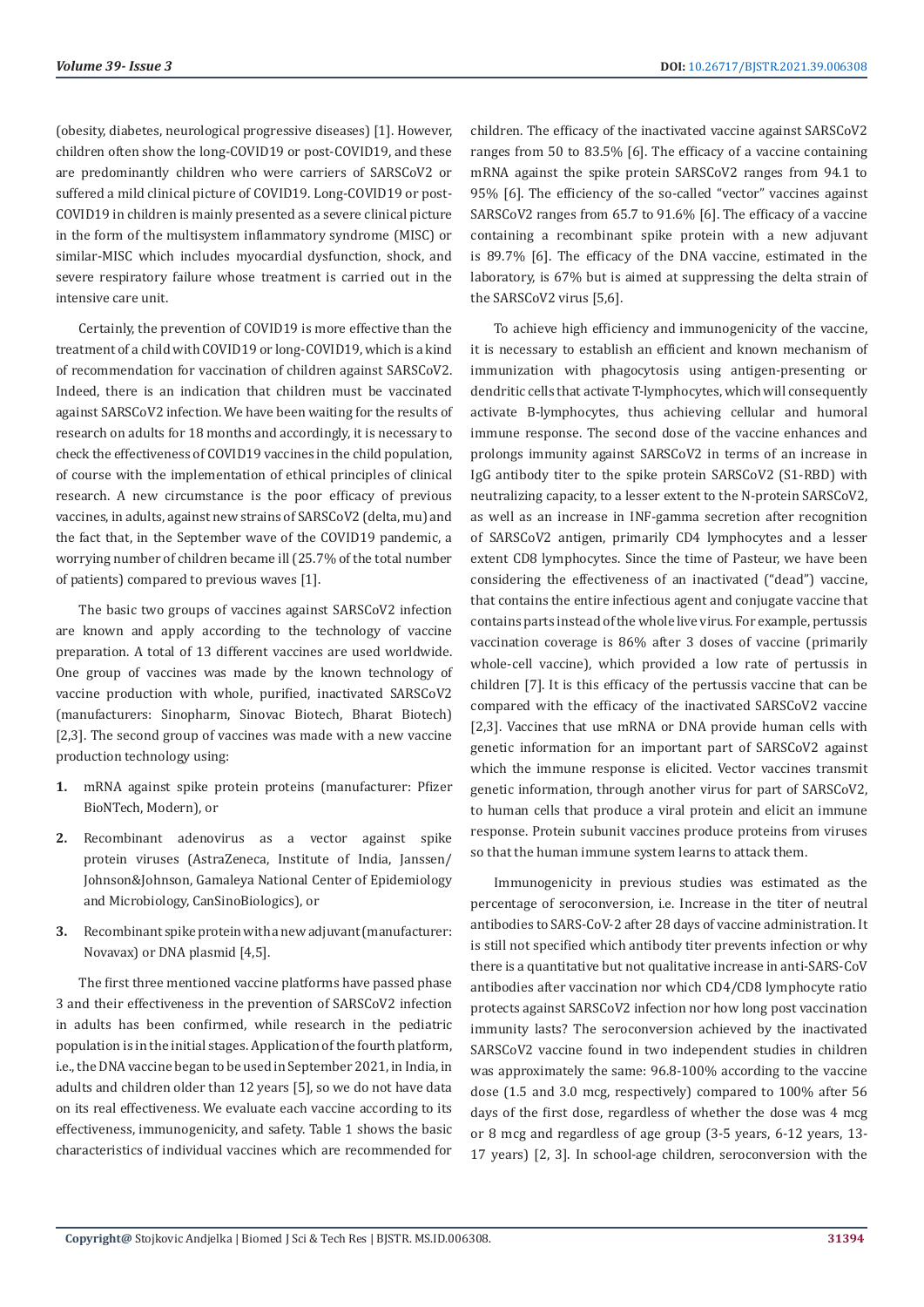inactivated vaccine against SARSCoV2 is achieved after 28 days from the first dose [2]. The mRNA produced by Pfizer is 100% effective and contributes to a robust response by producing antibodies to SARSCoV2 in children aged 12-15 years after 7 days of the second dose of the vaccine [4,8]. The vaccine safety data in terms of the number of adverse local and systemic reactions in children are shown in Table 1 [6,9,10]. Data on the efficacy of other vaccines for adults are discussed in the English Covid Vaccination Program [6]. To achieve herd immunity, it is crucial to achieving coverage of the population by vaccination of approximately 80%, which has been achieved by several countries in the world (Portugal, Spain, and Denmark). Until the achievement of collective immunity, it is necessary to implement epidemiological protection measures against the SARSCoV2 infection.

**Table 1:** Vaccines against SARSCoV2 applicable in children.

| Vaccine<br>names (if<br>applicable)                                                        | <b>Vaccine</b><br>manufacturer | <b>Type</b>                          | <b>Target</b><br>population                  | <b>Approval</b>                                                                                      | <b>Efficacy</b>                   | <b>Safety</b><br>(adverse<br>reaction)                                                                                                                           | Immunogenity                                                                                                          | Manufacturer's<br>authorised<br>schedule                        |
|--------------------------------------------------------------------------------------------|--------------------------------|--------------------------------------|----------------------------------------------|------------------------------------------------------------------------------------------------------|-----------------------------------|------------------------------------------------------------------------------------------------------------------------------------------------------------------|-----------------------------------------------------------------------------------------------------------------------|-----------------------------------------------------------------|
| COVID19<br>vaccine BIBP                                                                    | Sinopharm                      | Whole<br>inactivated<br>coronavirus  | Adults;<br>Children 3<br>years and<br>older  | <b>WHO</b>                                                                                           | 78.10%                            | Fever (5.2-<br>$12.7\%$ ),<br>Injection site<br>pain 4-9.1%,                                                                                                     | 100%<br>seroconversion<br>at 56 days of<br>first vaccine in<br>all age gropus                                         | 2 doses (3-4<br>weeks apart); 3<br>doses in some<br>cases       |
| CoronaVac                                                                                  | Sinovac<br>Biotech             | Whole<br>inactivated<br>coronavirus  | Adults;<br>Children 3<br>years and<br>older  | <b>WHO</b>                                                                                           | $50-$<br>83.5%                    | Injection site<br>pain 13%,<br>Fever 5%                                                                                                                          | 96.8-100%<br>seroconversion<br>at 28 days after<br>the second dose<br>of the 3 mcg of<br>vaccine in all age<br>groups | 2 doses (2-4<br>weeks apart)                                    |
| Comirnaty<br>BNT162b2                                                                      | Pfizer<br>BioNtech             | mRNA vs<br>spike                     | Adults;<br>Children 12<br>vears and<br>older | MHRA, EMA,<br>FDA, WHO                                                                               | 95%                               | Injection<br>site pain 79-<br>86%, fatigue<br>60-66%,<br>headache<br>55-65%, some<br>severe allergic<br>reactions,<br>some<br>myocarditis<br>and<br>pericarditis | 100% at 7 day<br>after second<br>dose of vaccine                                                                      | 2 doses (3)<br>weeks apart)                                     |
| ZyCoV-D                                                                                    | Zydus Cadila                   | Circular<br>strands of<br><b>DNA</b> | Adults;<br>children 12<br>years and<br>older | India drug<br>agency                                                                                 | 67%                               | no data                                                                                                                                                          | no data                                                                                                               | 3 doses (needle-<br>free device<br>pressed against<br>the skin) |
| Soberana<br>pediatria<br>clinica 1<br>(FINLAY-FR-2<br>and one dose<br>of FINLAY-FR-<br>1A) | BioCubaFarma                   | Conjugate<br>vaccine                 | Children 3<br>years and<br>older             | Cuban Center<br>for State<br>Control<br>of Drugs,<br>Medical<br>Devices and<br>Equipment<br>(CECMED) | 62%<br>after<br>only two<br>doses | Injection site<br>pain (20%),<br>inflammation<br>at the<br>injection<br>site (5%),<br>and general<br>discomfort<br>(5%)                                          | no data                                                                                                               | 2 doses $(4)$<br>weeks apart)                                   |

# **Acknowledgment**

Author (Andjelka Stojkovic) gratefully acknowledges his son for motivation.

### **a. Availability of Data and Materials**

Wherever necessary, relevant citations are included in the reference section.

### **b. Competing Interests**

The author has declared that no competing interest exists.

# **References**

- 1. [\(2021\) Children and COVID-19: State-Level Data Report. American](file:///F:/Journals/BJSTR.MS.ID.006308-SI/BJSTR-CLI-21-OP-247_W_SI/BJSTR-CLI-21-OP-247_W_SI/[2021] Children and COVID-19: State-Level Data Report. American Academy of Pediatrics, updated 09/20/2021) [Academy of Pediatrics, updated 09/20/2021.](file:///F:/Journals/BJSTR.MS.ID.006308-SI/BJSTR-CLI-21-OP-247_W_SI/BJSTR-CLI-21-OP-247_W_SI/[2021] Children and COVID-19: State-Level Data Report. American Academy of Pediatrics, updated 09/20/2021)
- 2. [Han B, Song Y, Li C, Yang W, Ma Q, et al. \(2021\) Safety, Tolerability and](https://pubmed.ncbi.nlm.nih.gov/34197764/) [Immunogenicity of an Inactivated SARS-CoV-2 Vaccine \(CoronaVac\) in](https://pubmed.ncbi.nlm.nih.gov/34197764/) [Healthy Children and Adolescents: A Randomized, Double-Blind, and](https://pubmed.ncbi.nlm.nih.gov/34197764/)